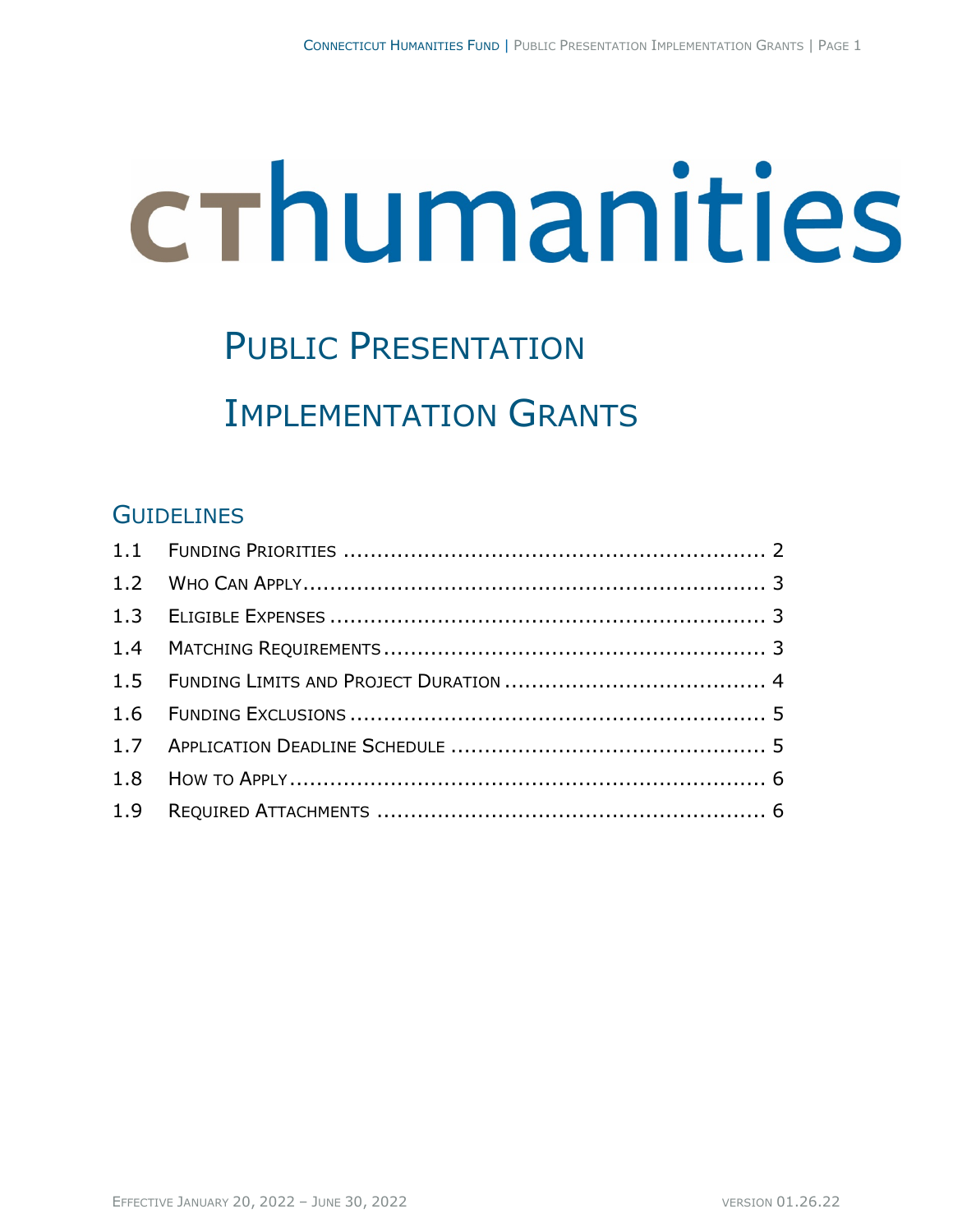## **GUIDELINES**

Connecticut Humanities Fund (CTHF) Public Presentation Grants support projects that help us understand and appreciate human history, culture, values, and beliefs. They allow us to analyze our complex society and to make thoughtful, reasoned decisions based on inquiry, evaluation, and empathy.

The Public Presentation grant lines support projects from planning through implementation and the flexible funding range allows organizations to develop projects of all sizes. There are separate application forms and requirements for Planning Grants and Implementation Grants.

Implementation Grants may be awarded for exhibitions, public programs, and interpretive digital media projects.

All Implementation Grant proposals must demonstrate significant humanities scholarship and content and articulate clearly defined goals that will be achieved during the project.

Only one (1) Public Presentation Planning or Implementation Grant can be open at a time.

*Beginning July 1, 2019*: Organizations may receive a maximum of two (2) Public Presentation Implementation Grants in any three (3) consecutive Connecticut Humanities (CTH) fiscal years (July 1 to June 30). This new policy is not retroactive and only impacts grants made after July 1, 2019 and moving forward. This policy only involves Public Presentation Implementation Grants and does not apply to any other CTH grant line including Public Presentation Planning Grants, Capacity Grants, or Quick Grants.

#### 1.1 FUNDING PRIORITIES

**Beginning September 1, 2021:** Connecticut Humanities (CTH) gives priority to projects that include significant humanities scholarship and content, explore topics and stories in an inclusive, diverse, and equitable manner, and do one or more of the following:

- Engage individuals and communities in the exploration of contemporary issues.
- Advance creativity and demonstrate ingenuity and innovation.
- Present accessible content that provokes, challenges, educates, and inspires.
- Ensure access to the project's content and scholarship beyond the length of the grant.
- Foster collaboration among organizations, groups, and communities.

Projects that help the public better understand and contextualize community issues or current events, relate the past to the present, are Connecticut focused, incorporate Connecticut Book Award [winning](https://ctcenterforthebook.org/2020-connecticut-book-awards-winners/) or [finalist](https://ctcenterforthebook.org/2020-ct-book-awards-finalists/) books or authors, and/or address civics and democracy topics in the lead-up to the 250th anniversary of the signing of the Declaration of Independence in 2026 (Click here for the American [Association for State and Local History's Making History at 250 Field Guide](http://download.aaslh.org/Making+History+at+250+Field+Guide.pdf?fbclid=IwAR3CPaz2dEKotEUcRZ4pTrhH_7ZmMlN_qXmRahsL5Z8jc-q1FKXv0DGxCfE) including guiding themes for the commemoration and [here for more information about the National Endowment for the](https://www.neh.gov/250)  [Humanities' A More Perfect Union initiative\)](https://www.neh.gov/250) are especially encouraged.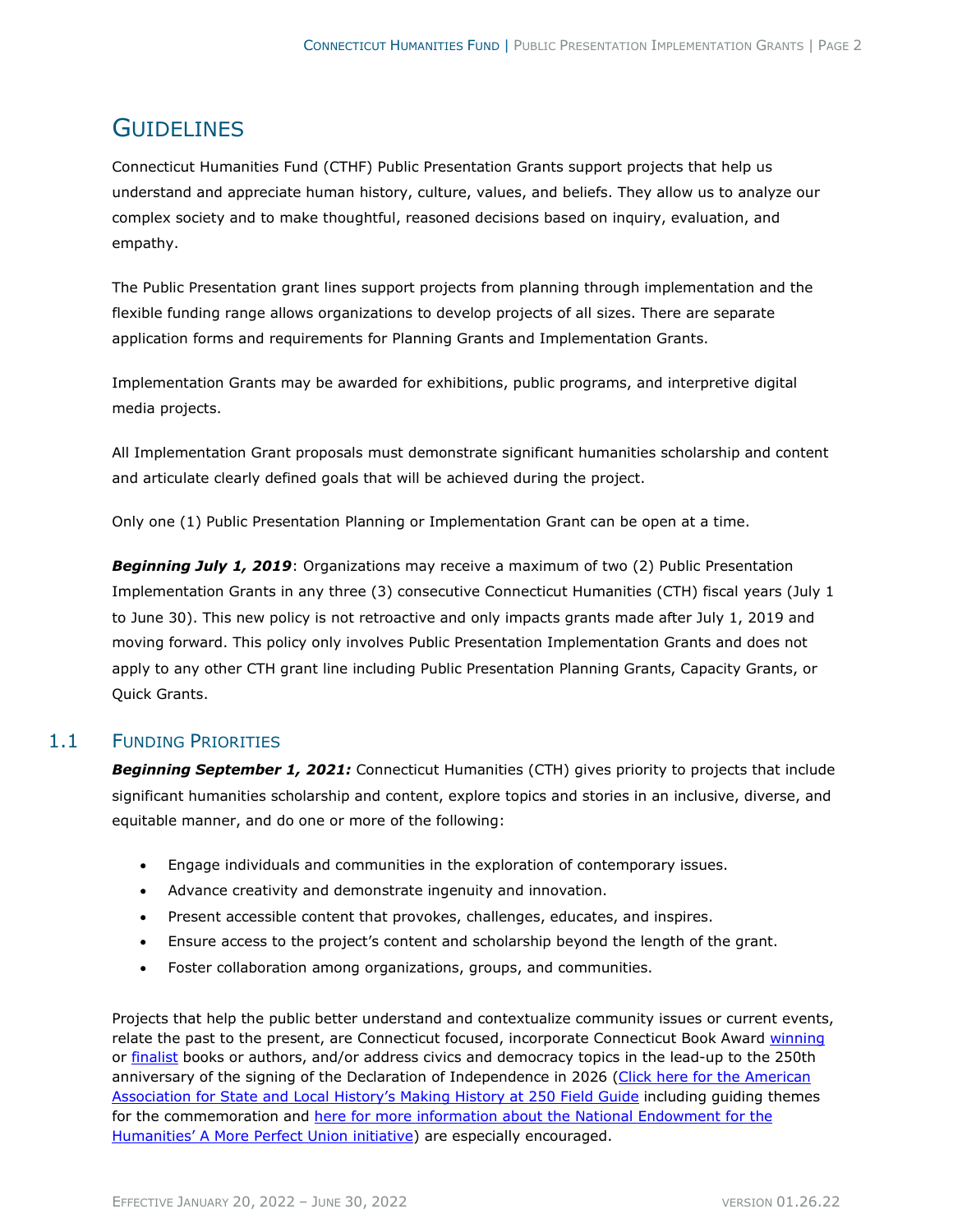#### 1.2 WHO CAN APPLY

An applicant organization must:

- Be incorporated in the state of Connecticut for at least one year as a  $501(c)(3)$  non-profit organization governed by a board of directors that meets regularly **OR** be a Connecticut municipality **OR** be a Connecticut-based federally or State recognized tribe
- Provide significant programming and/or services to the public on a regular basis, including open hours and special events, or function as a professional service organization that supports humanities program providers
- Be in compliance on all terms and conditions of all previous Connecticut Humanities grants

The following are not eligible for funding:

- For-profit organizations
- Individuals
- Agencies of the State of Connecticut, including state universities, state parks and historic sites
- Organizations not in compliance with terms and conditions of previous Connecticut Humanities grants

#### 1.3 ELIGIBLE EXPENSES

- Salary and wages for work directly related to the project
- Honoraria and fees for consultants, scholars, and other outside professionals
- Travel expenses directly related to the project
- Technical design services including graphic, exhibition, or website design
- Purchase and/or rental of equipment, software, and intellectual property directly related to the project
- Materials used to build exhibitions
- Office supplies and photocopying or printing of materials (excluding book printing)
- Advertising and marketing expenses, including postage, production of promotional materials, and advertising expenses
- Project evaluation expenses

Please note the following expense limits:

- Salary and wages for staff: not to exceed 25% of the total grant request
- Travel Expenses: not more than 20% of total grant request\*
- Equipment: not more than 40% of total grant request\*
- Photocopying or printing: not more than 40% of total grant request\* \* Without prior approval of CTH staff

#### 1.4 MATCHING REQUIREMENTS

Implementation Grants must be matched dollar for dollar.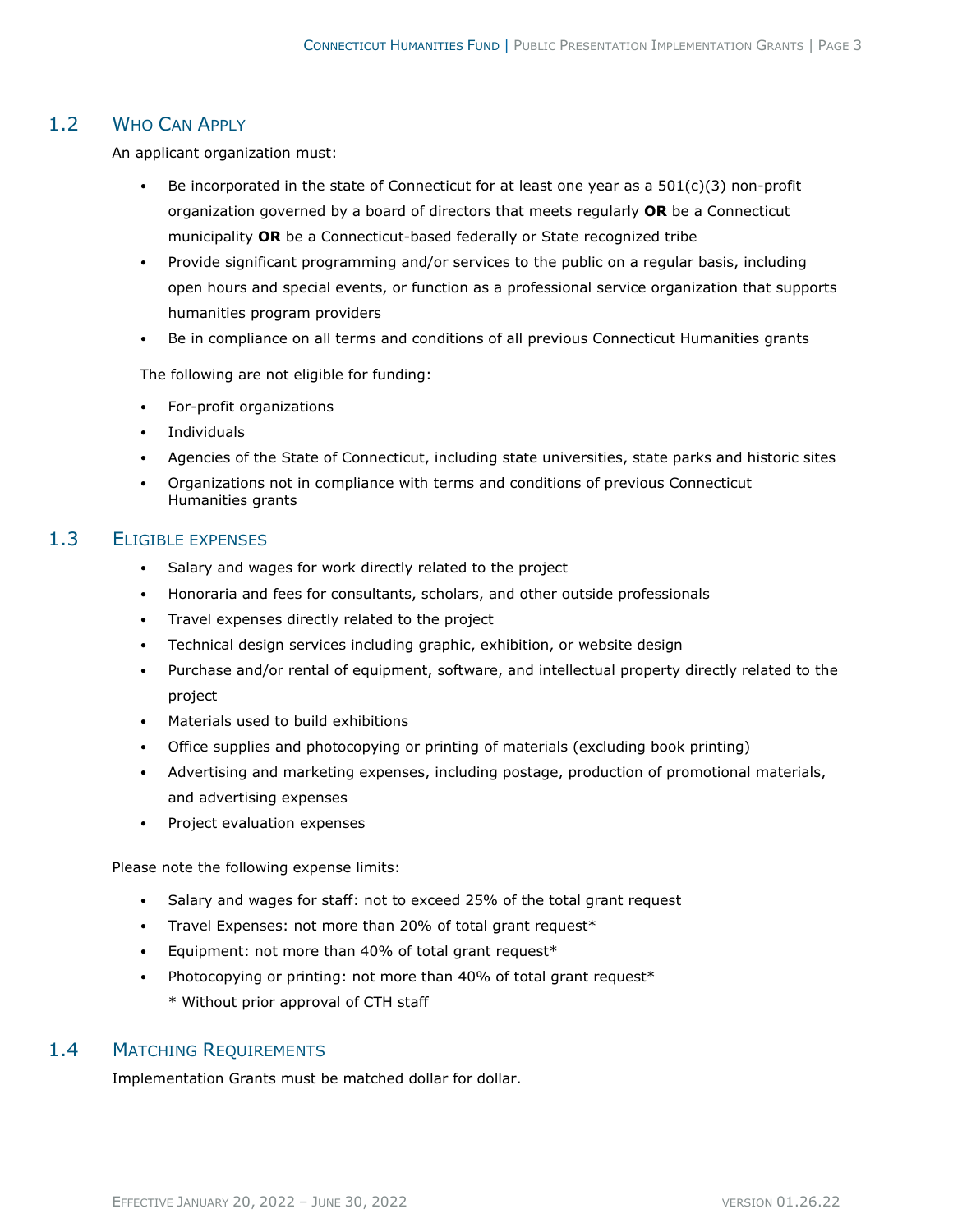Matching funds for Implementation Grants may come from in-kind contributions, the applicant organization's own cash, or external funders, but for:

- Implementation Grants of \$24,999 or less: at least 25% of requisite matching funds must come from external funding sources.
- Implementation Grants of \$25,000 or more: at least 50% of requisite matching funds must come from external funding sources.

A revenue plan identifying anticipated sources of matching funds from external funding sources must be submitted with the grant application. Matching funds from external sources must be secured and received by the applicant organization prior to the end of the CTH grant period to ensure full final payment of a CTH grant award.

Matching funds are defined as:

- 1. In-kind contributions made to the applicant organization including:
	- Donated services, including volunteer time dedicated to the project
	- Donated materials and supplies
	- Donated or loaned equipment
	- Donated or loaned rental space not owned by the grantee
- 2. Cash contributed by applicants including:

Fees paid directly to consultants on this project

- Materials, supplies and equipment purchased exclusively for the project
- Rental fees for equipment and space
- Contracted services
- Cash from partners
- Salaries and wages of applicant and partner staff dedicated to this project
- 3. External cash contributions from donors and/or third parties specifically for this project in the form of grants, gifts or bequests. (Note: If an admission or registration fee is required to attend a grant-funded activity those fees may **not** be counted as an external cash contribution.)

Funding from the Connecticut Department of Economic and Community Development or any other state agency cannot be used for matching purposes.

#### 1.5 FUNDING LIMITS AND PROJECT DURATION

Implementation Grants range in amount from \$5,000 to \$35,000. All Implementation Grant project periods are twenty-four (24) months in duration, beginning on the first day of the month of award notification (see chart in section 1.7 below).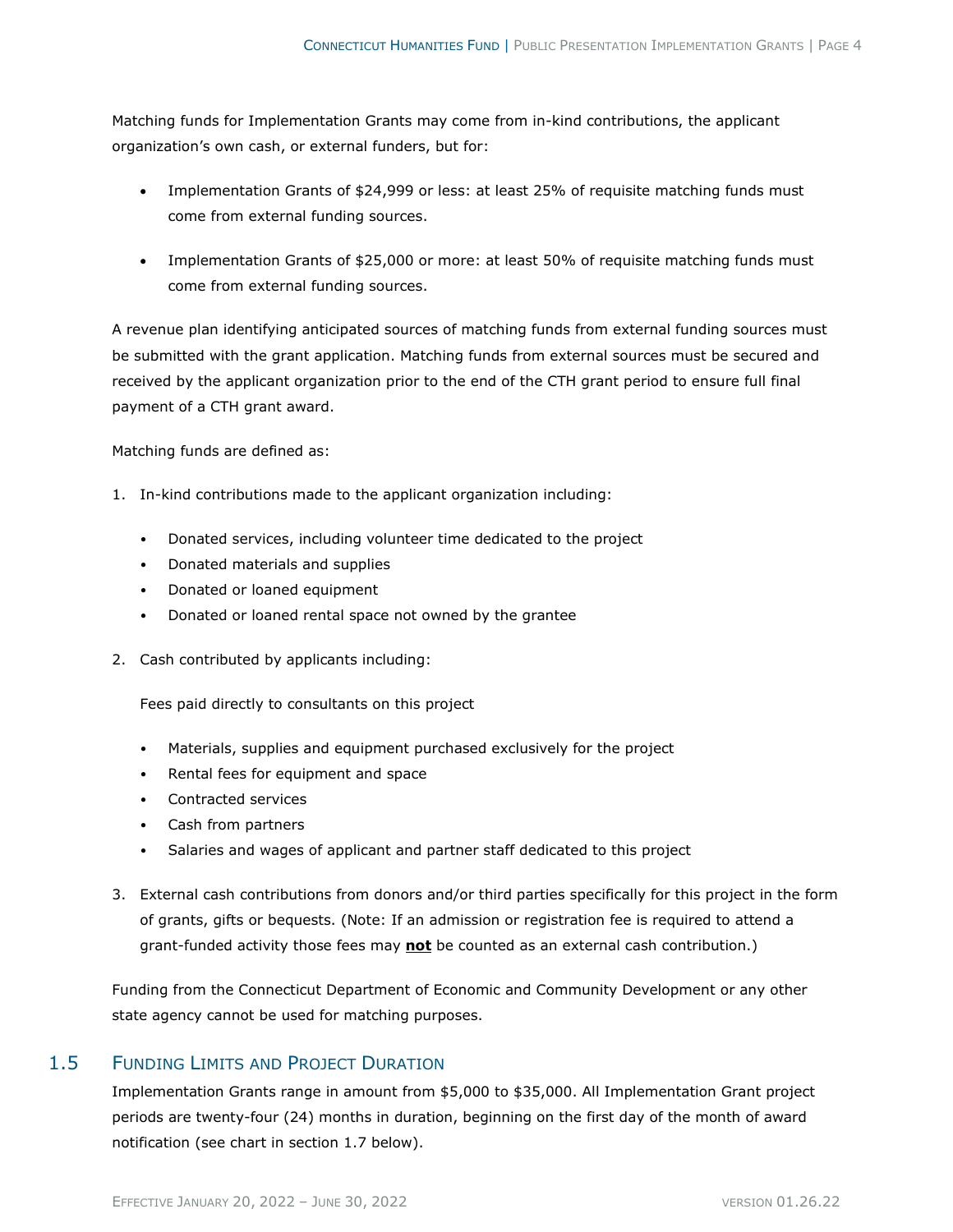All CTH grant funded activities must occur and be completed within the twenty-four (24) month project period. No extensions are allowed.

#### 1.6 FUNDING EXCLUSIONS

- Projects advocating a particular political, philosophical, religious or ideological point of view or a particular program of social action or change
- Projects intended primarily to create musical compositions, dance, paintings, sculpture, poetry, short stories, novels or other artistic products
- Renovation, restoration, rehabilitation or construction of historic sites
- Conservation treatment that is not directly related to a CTH-funded exhibition
- Book printing or publication
- Curricula for classes not accessible to the general public
- Endowments
- Individual fellowships, graduate education or university-based projects that require participants to register for academic credit
- Acquisition of artifacts, works of art or documents
- Capital improvements to applicant site and/or facilities
- Purchases of capital equipment, buildings or land
- Repayment of loans or debt service
- Costs associated with social events or fundraising activities
- Purchase of food, alcohol, refreshments or catering services
- Retroactive funding for activities undertaken before the start of the proposed grant period
- Undocumented expenses
- Ticket or admission fee underwriting or reimbursement
- Indirect costs or overhead expenses at the applicant organization, including, but not limited to, insurance, taxes, administrative and grant management fees, employee benefits and site operating expenses
- Honoraria, stipends or professional fees for applicant organization's board members
- Honoraria, stipends or professional fees for elected officials or declared candidates seeking public office
- Honoraria, stipends or professional fees for active CTH board members and staff

#### 1.7 APPLICATION DEADLINE SCHEDULE

Applications are accepted twice a year and are due to CTH by 11:59pm.

| <b>CTH Grant</b><br><b>Funding Range</b> | <b>Application Date</b><br>(first business)<br>day of the month) | <b>Award Date</b><br>(first business)<br>day of the month) |
|------------------------------------------|------------------------------------------------------------------|------------------------------------------------------------|
| \$5,000 - \$35,000                       | November                                                         | January                                                    |
|                                          | April                                                            | July                                                       |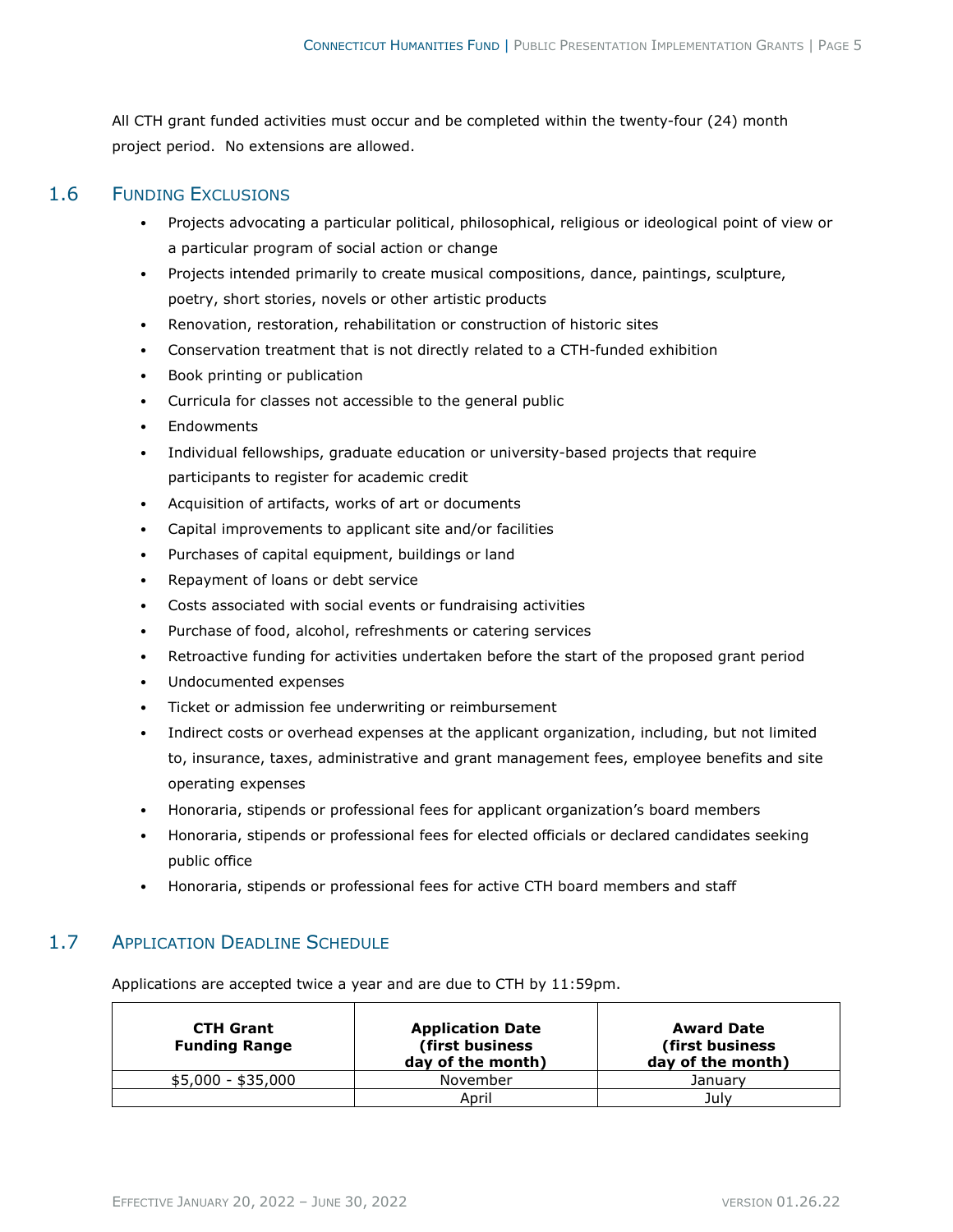#### 1.8 HOW TO APPLY

Applications must be submitted using [Connecticut Humanities' online grant portal.](https://www.grantinterface.com/Home/Logon?urlkey=connecticuthumanities)

Before applying, organizations must contact CTH staff member Lian Partridge [\(lpartridge@cthumanities.org\)](mailto:lpartridge@cthumanities.org) to discuss your project idea. We are eager to help you submit a strong application and are available to review draft applications received at least two weeks before the grant deadline. Applications submitted without prior communication with CTH staff will not be considered.

#### 1.9 REQUIRED ATTACHMENTS

Implementation Grant applications must include:

- A CV or resume of up to 3 pages for each person for whom CTH grant funding is being sought that demonstrates appropriate skills and/or scholarship to carry out their role in the project. Short (one– or two- paragraph) bios of vital team members not paid through CTH funds may also be included.
- Sample evaluation materials.
- If the project is a collaborative effort managed with other organizations, please include letters from those partners describing their respective roles in the project.

Please note that applications may include pertinent audio and video digital files in standard formats. Contact Connecticut Humanities staff for details.

In addition, the following attachments are required, depending on implementation project type:

#### **1. Exhibitions and Historic Site Interpretation**

Exhibitions and site interpretation are the physical presentation of humanities content and are typically installed on a permanent or temporary basis at museums and other public sites. Please attach the following materials that will help us evaluate the quality and humanities content of an exhibition or site interpretation:

- A list or illustrations of key objects or images
- Sample text for introductory panel, main section panels, and object labels
- A rendering of the exhibition's floor plan and sample elevations
- A brief narrative "walk-through" of the exhibition or site that describes the visitor experience
- Specific examples of "take-away messages" or learning objectives and how you will convey them through the exhibition
- Admission and other fees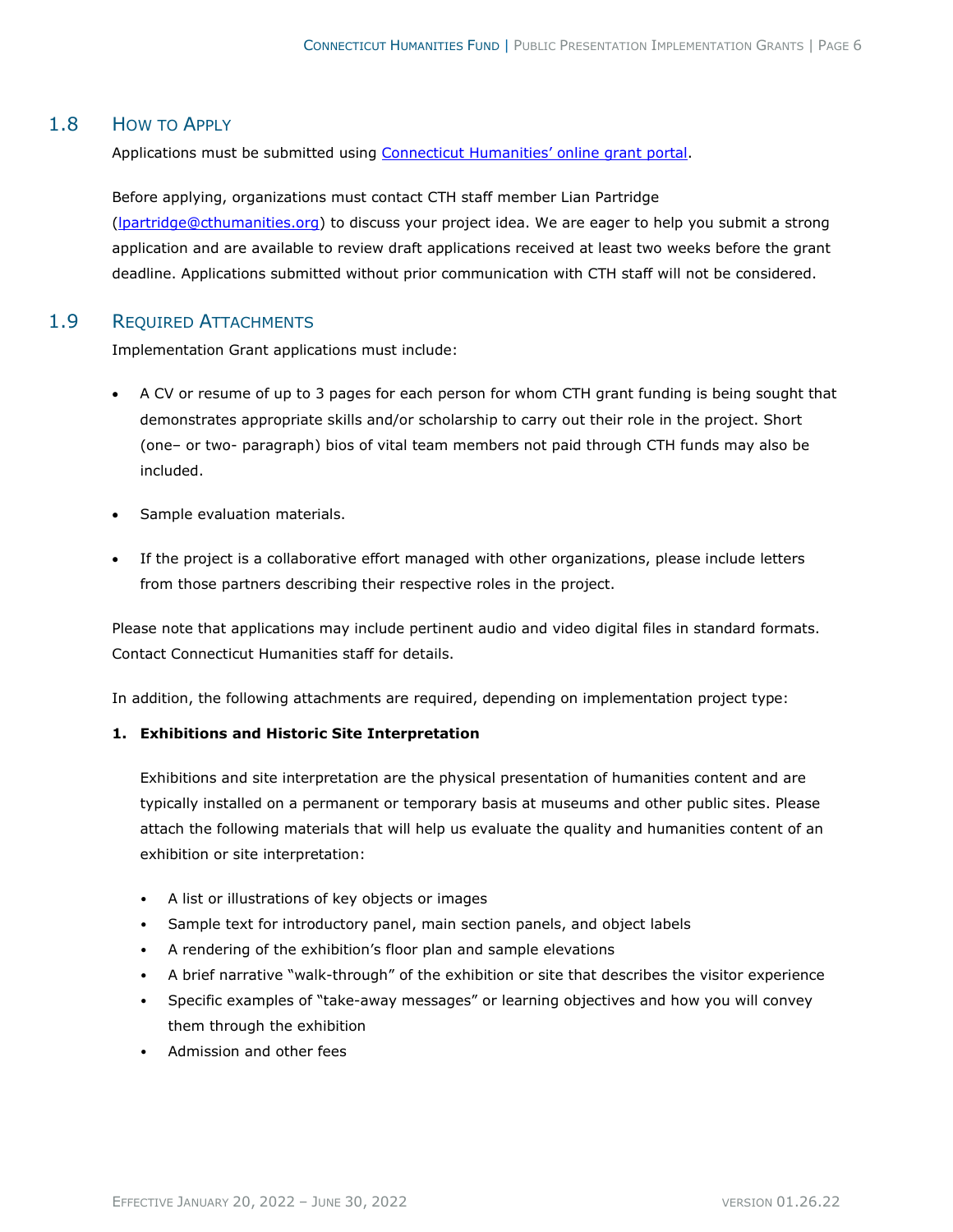#### **2. Presentation Programs**

Public presentations include lectures, performances, festivals and guided discussions that engage audiences in interpreting and examining issues and themes. Include a summary (maximum two pages) that provides a concise description of the proposed program, including:

- Title, theme(s) and format of public program(s)
- Dates and times of program(s)
- Location and audience capacity of the venue(s)
- Admission and other fees
- Name of speakers, educators or presenters
- If presentation is part of a larger program, include a schedule of events for the date(s)

For film and theater presentations, also include up to two pages that include:

- A synopsis of the plot or story line
- Specific examples of "take-away messages" or learning objectives

#### **3. Interpretive Digital Media Projects**

Connecticut Humanities invites proposals that convey the humanities through digital media. Projects eligible for funding include the creation of new websites or updating of existing websites, creation and dissemination of audio and visual material, mobile applications, Geographic Information System applications, and data visualization projects.

Interpretive Digital Media Projects must be well grounded in scholarship and illuminate ideas and insights central to the humanities. Please provide these attachments for all digital projects:

- Statement of technologies to be used and justification for selection
- Justification for choosing any proprietary technologies over open-source options
- Description of standards (digitization, metadata, public accessibility, privacy) that will be employed
- Access or other fees for the public to use the site or app
- Explanation of how you will obtain permissions for intellectual property you do not own
- For website and mobile app projects: sample text, screen shots and site map or structural description for the website
- For other media projects: sample text and sample audio/visual components

#### **4. Documentary Films**

Documentary film grants are production grants designed to strengthen the humanities content and approach of documentary media productions and help propel projects toward completion.